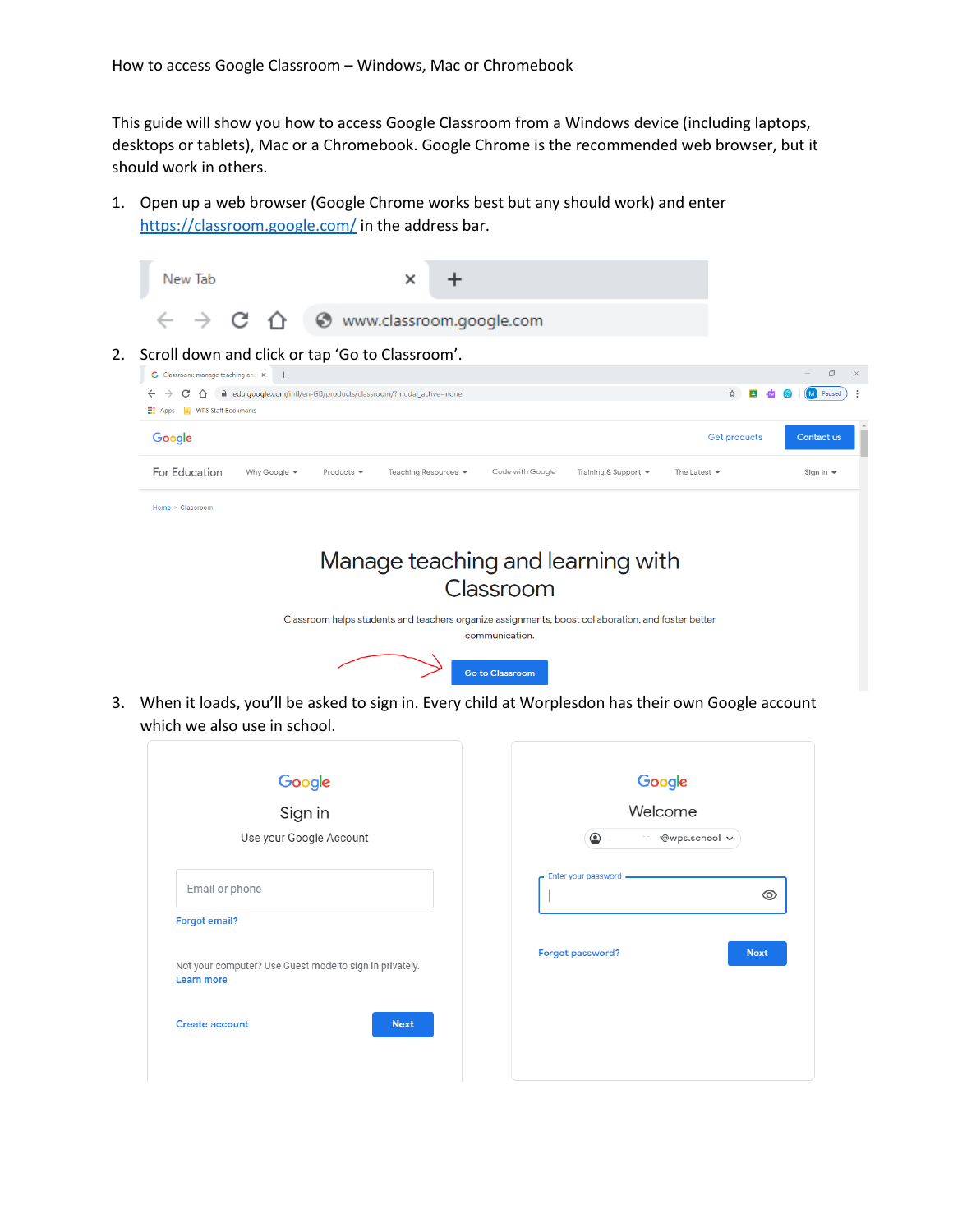4. After logging in, you'll see the classroom that your child is part of. Click or tap on the name to access it. If they are not already part of a classroom, click the 'plus' icon and then join the class with the class code you have received via ParentMail.

| . .<br><b>P</b> Courses<br>$\leftarrow$ $\rightarrow$ C' $\hat{\Omega}$ $\hat{\mathbf{H}}$ classroom.google.com/h<br><b>Hill Apps R</b> , WPS Staff Bookmarks | $\times$ +  |                                               |             |  | $\Box$<br>$\mathsf{X}$<br>$\qquad \qquad -$ |
|---------------------------------------------------------------------------------------------------------------------------------------------------------------|-------------|-----------------------------------------------|-------------|--|---------------------------------------------|
| $\equiv$ Google Classroom<br>Year 6<br>0 students                                                                                                             | d.          | <b>Kestrels</b><br>2019 - 2020<br>21 students |             |  | $+$<br>$\ddot{\cdots}$<br>-M                |
|                                                                                                                                                               | ▭<br>$\sim$ |                                               | ▭<br>$\sim$ |  |                                             |

5. The 'Stream' is where you will find messages and new pieces of work to complete.

| <b>Kestrels</b><br>$2019 - 2020$   |                                                                               |          |
|------------------------------------|-------------------------------------------------------------------------------|----------|
| Upcoming<br>Woohoo, no work due in | Matthew Clifton posted a new assignment: Favourite Food<br>圁<br>12 Mar        | $\vdots$ |
| soon!<br>View all                  | Matthew Clifton posted a new assignment: Spreadsheets Lesson 3<br>自<br>20 Feb | $\vdots$ |

6. 'Classwork is where you will find all of the different work we have set your child. It will be organised

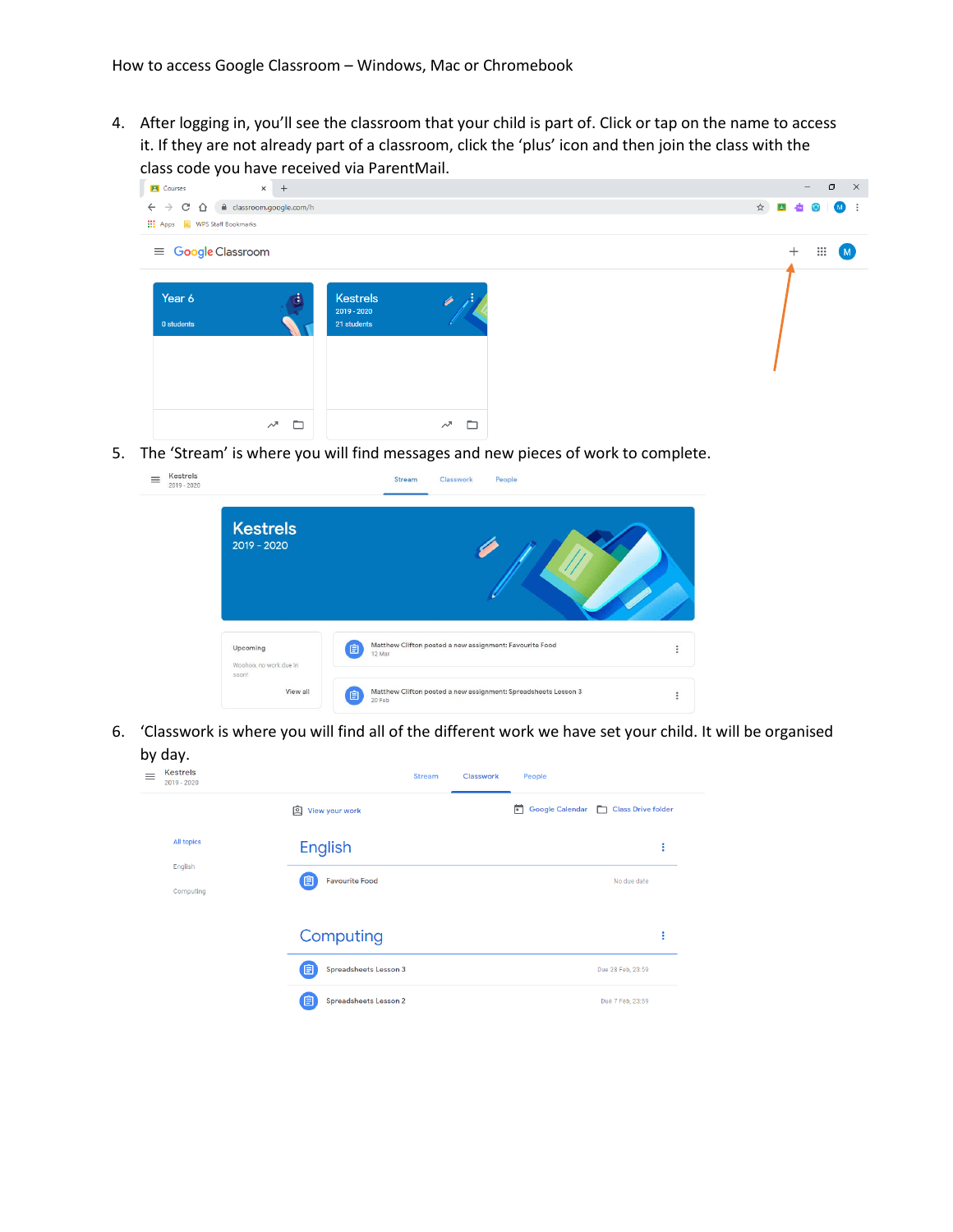7. Clicking or tapping on an item will bring you to the next screen where the instructions for the task will be shown. You can also tap on any files that have been attached. These could be anything from a video to watch or a worksheet to complete. Click 'View Assignment' to see all the details.

| Kestrels<br>$\equiv$<br>$2019 - 2020$ | <b>Stream</b><br>Classwork                           | People                             |
|---------------------------------------|------------------------------------------------------|------------------------------------|
|                                       | 囟<br>View your work                                  | Google Calendar Class Drive folder |
| <b>All topics</b>                     | English                                              | ٠                                  |
| English<br>Computing                  | 自<br><b>Favourite Food</b>                           | No due date                        |
|                                       | Posted 12 Mar (Edited 07:40)<br>Instructions go here | Assigned                           |
|                                       | $C_{\rm recoouart}$<br>÷<br>- Favouri<br>Google Docs |                                    |
| $Eil_{\sigma}$                        | View assignment                                      |                                    |

8. After clicking on a file, it should open in a new tab. Your teacher will give you instructions on how to complete your work. You might open a Google Doc to fill out and all your answers will save automatically.